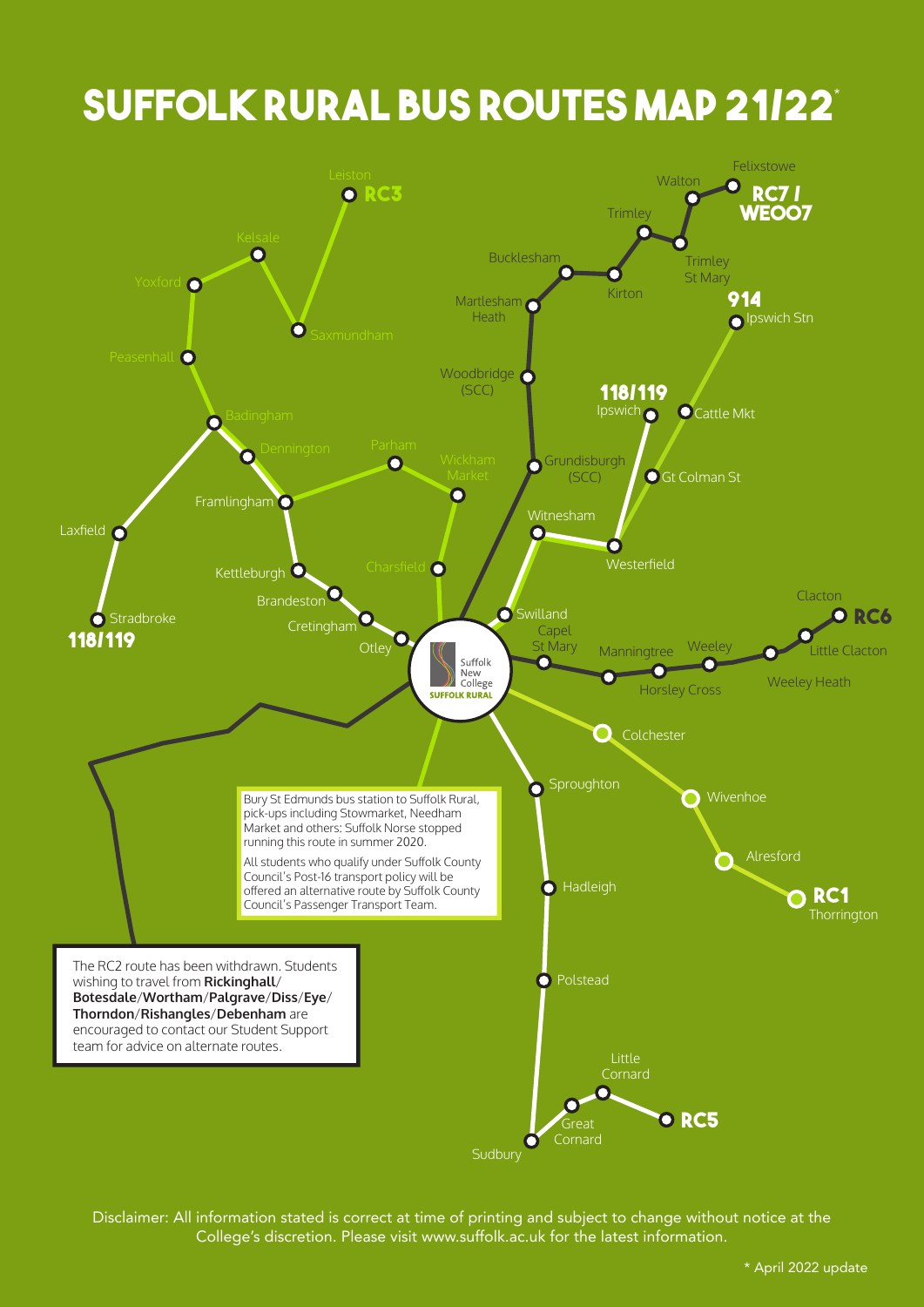# Suffolk Rural **Transport Guide** 2021/22\* (\*Aprill 2022 update)



# Travelling to Suffolk Rural

Getting to Suffolk Rural is easy. There is an extensive network of direct bus routes from across Suffolk and Essex.

## Suffolk County Council **Transport**

For routes 118, 119 and WE007 (Woodbridge onwards) you can apply to Suffolk County Council for a discretionary travel pass (16-18 year olds only). Endeavour cards are accepted on pay daily fares. For more information and online applications, please see the *Suffolk On Board website*, email passenger.transport@suffolk.gov.uk, or call 0345 606 6171.

# Suffolk New College Transport

For routes RC1, RC3, RC5, RC6 and RC7 (Felixstowe to Martlesham Heath) you must apply for a travel pass from the College directly. With the exception of the RC7 route (Woodbridge onwards), there is no option to pay daily. To make an application to the College for travel on one of our routes, please complete the *application form* (link will download automatically) and return it to bursary@suffolk.ac.uk; alternatively contact 01473 382750 to speak with our Bursary & Transportation Assistant. For timetables and bus information see overleaf.

If you are not sure which bus you should apply for, please contact our Student Support team, who will be happy to answer any questions you might have about your journey and how to get to us, at support@suffolk.ac.uk, or call 01473 382738.

# When should I apply?

Please ensure you apply for your travel pass in good time - contact the appropriate council directly for further information on their specific timescales. You do not need to wait until your course offer is confirmed or your bursary application has been processed (if applicable).

# Specialist Transport

For students with SEND who may be unable to travel by bus, please contact your local County Council for further information about specialist transport for post-16 education.

## Is there any financial support available?

There is a College Bursary Fund available, which can be applied for. If eligible, the bursary may be able to offer help towards travel costs. Please be aware that no bursary payments are made prior to students commencing their course, therefore any payments due before September will need to be made up front.

## Can I drive my own vehicle to campus?

Students can choose to bring their own vehicles on site. There is plenty of parking available and all car parks are free. Students will need to register their vehicle details at the point of enrolment and collect a parking permit from their curriculum team. This must be displayed at all times when on site.

# CORONAVIRUS (COVID-19): SAFE TRAVEL GUIDANCE FOR BUS PASSENGERS

*For information shared by Suffolk County Council for safe travel guidance for public transport passengers at this time, please refer to their FAQs. Following recent changes to government guidance about Covid, the guidance from the department for Education on dedicated transport to schools and colleges (Covid-19) has been withdrawn. Should this change, the College will post any information regarding safe travel guidance here.*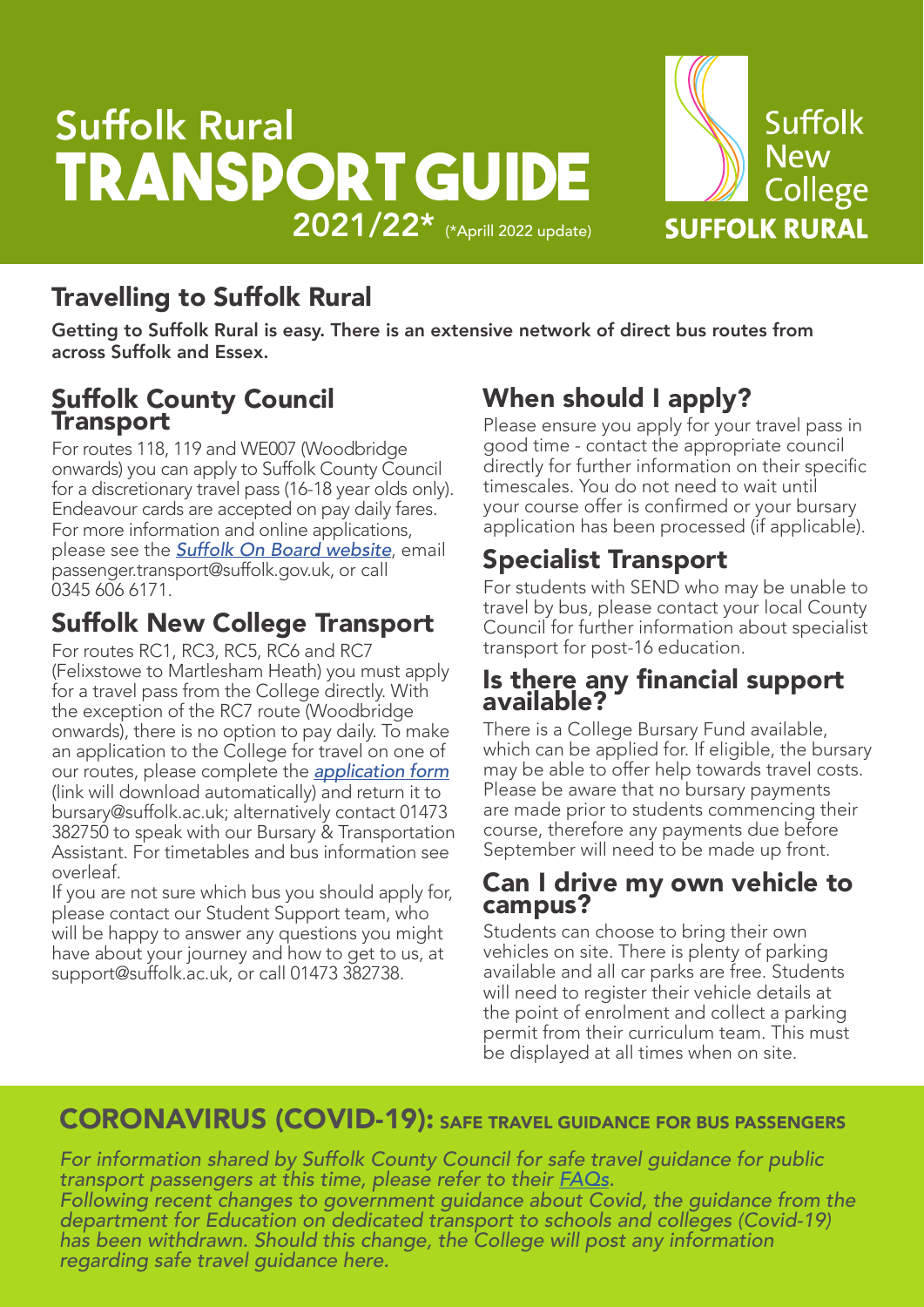# **BUS TIMETABLEs**

#### RC7 / WE007: Felixstowe to Suffolk Rural

| Felixstowe, Coach Park,<br><b>Garrison Lane</b>   | 0745 | 1750 |
|---------------------------------------------------|------|------|
| Felixstowe, Orwell Road                           | 0746 | 1747 |
| Felixstowe, Cinema,<br><b>Hamilton Road</b>       | 0748 | 1745 |
| Felixstowe, Gt Eastern Square                     | 0750 | 1743 |
| Walton, 'Half Moon'                               | 0753 | 1740 |
| <b>Trimley St Mary, Three Mariners</b>            | 0756 | 1737 |
| <b>Trimley, Link Road</b><br>(Howlett Way)        | 0759 | 1734 |
| Kirton, Green                                     | 0803 | 1730 |
| <b>Bucklesham, School</b>                         | 0810 | 1723 |
| Martlesham Heath, Eagle Way,<br><b>Link Road</b>  | 0814 | 1719 |
| Woodbridge, Duke of York                          | 0820 | 1713 |
| Woodbridge, Swimming Pool (nr<br>Railway St)      | 0823 | 1710 |
| Woodbridge, Market hill                           | 0826 | 1703 |
| Woodbridge, Grundisburgh Rd,<br>op police station | 0830 | 1700 |
| Grundisburgh Green                                | 0839 | 1651 |
| <b>Suffolk Rural</b>                              | 0859 | 1640 |

#### RC6: Clacton to Suffolk Rural

| Clacton, layby,<br>top of Cloes Lane                      | 0715 | 1810 |
|-----------------------------------------------------------|------|------|
| Clacton, Railway Station                                  | 0720 | 1805 |
| Little Clacton, "The Blacksmiths<br>Arms" Pub             | 0727 | 1758 |
| Weeley Heath, Memorial                                    | 0730 | 1755 |
| Weeley, The Street                                        | 0732 | 1753 |
| Weeley, Subaru Garage                                     | 0735 | 1750 |
| Horsley Cross, Clacton Road,<br>opp. Water tower          | 0750 | 1735 |
| Manningtree, "Skinners Arms"<br>pub                       | 0800 | 1725 |
| Manningtree, Station Road,<br>Opp. Railway Station        | 0805 | 1720 |
| Capel St Mary, "The White<br>Horse" pub, AM only          | 0820 |      |
| Capel St Mary, bus stop before<br>Police station, PM only |      | 1705 |
| Suffolk Rural                                             | 0845 | 1640 |

#### RC5: Bures to Suffolk Rural

| <b>Bures, Eight Bell Public House</b>                            | R           | R    |
|------------------------------------------------------------------|-------------|------|
| Little Cornard, Spout Lane Bus<br><b>Shelter</b>                 | R           | R    |
| Great Cornard, Bus stop in<br><b>Highbury Way</b>                | 0720        | R    |
| Great Cornard, Bus stop by<br><b>Shopping Centre</b>             | 0722        | R    |
| Sudbury, Bus Station                                             | 0727        | 1753 |
| Sudbury Industrial Estate,<br>Roundabout A134/ B1115 Bus<br>Layb | 0732        | 1748 |
| Polstead, Brewers Arms                                           | 0742   1738 |      |
| Hadleigh, Bus Station<br>Magdalen Road                           | 0750        | 1730 |
| Sproughton, Wild Man                                             | 0805        | 1715 |
| <b>Suffolk Rural</b>                                             | 0845 1640   |      |

#### RC3: Leiston to Suffolk Rural

| Leiston, Catholic Church (Junction<br>B1122 / Seaward Avenue) | 0725 | R    |
|---------------------------------------------------------------|------|------|
| Leiston, Old Post Office Square<br>(Opposite Barclays Bank)   | 0725 | R    |
| Saxmundham, Opposite Bus Station                              | 0740 | 1745 |
| Kelsale, Bus Stop Old A12 - North                             | 0742 | 1742 |
| <b>Yoxford, The Griffin Public House</b>                      | 0745 | 1740 |
| Yoxford, Strickland Manor Hill<br>(Bottom)                    | 0745 | 1740 |
| Peasenhall, Phone Box                                         | 0748 | 1737 |
| Badingham, White Horse PH                                     | 0750 | 1735 |
| Dennington, Queens Head PH                                    | 0755 | 1730 |
| Framlingham, Bus Stop Well Close<br>Square (near roundabout)  | 0805 | 1720 |
| Parham, Village Sign                                          | 0810 | 1715 |
| Wickham Market, Market Square                                 | 0820 | 1705 |
| Charsfield, By Garage                                         | 0825 | 1700 |
| Suffolk Rural                                                 | 0845 | 1640 |

#### RC1: Thorrington to Suffolk Rural

| Thorrington, Crossroads               | 0720        | 1810 |
|---------------------------------------|-------------|------|
| Alresford, Wivenhoe Road, Junction    |             |      |
| Ford Lane                             | 0723        | 1807 |
|                                       |             |      |
| Wivenhoe, "The Flag" Pub              | 0730        | 1800 |
| Colchester, nr. Greenstead            | 0739        | 1751 |
| Roundabout (Tesco Bus Stop)           |             |      |
| Colchester, Ipswich Road (bottom),    |             |      |
| Homebase                              | 0743        | 1746 |
| Colchester, North Rail Station, layby |             |      |
| opposite Wickes                       | 0747        | 1740 |
| Colchester, Brinkley Lane, Brinkley   |             |      |
| <b>Grove Primary School</b>           | 0753        | 1734 |
|                                       |             |      |
| Colchester, Ipswich Road (top),       | 0757        | 1730 |
| Premier Inn layby                     |             |      |
| Suffolk Rural                         | 0845   1640 |      |

 $R = on$  request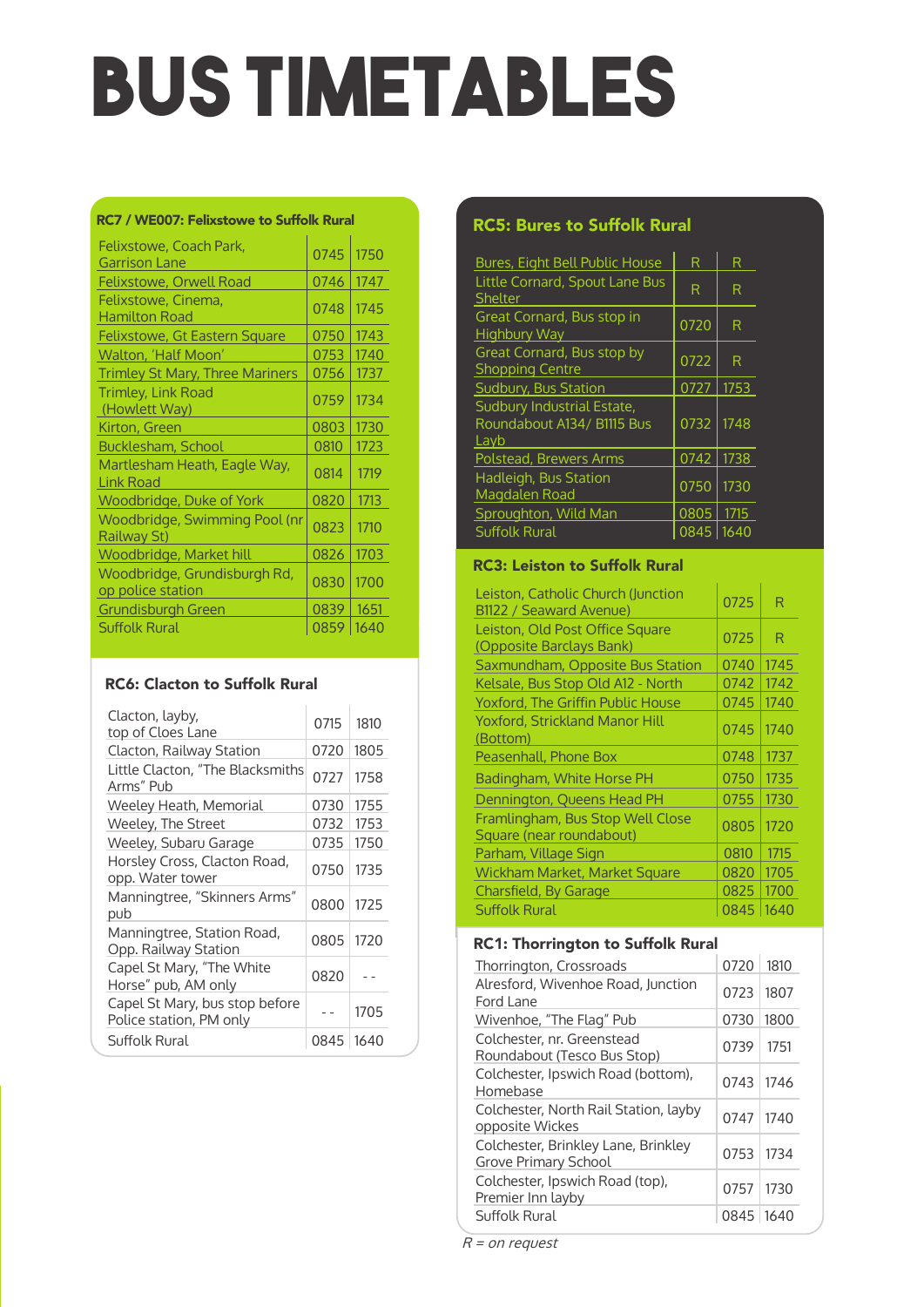Withdrawal of RC4 (Withdrawn with effect from 25.04.22)

Although the RC4 bus has now been withdrawn, several pick-up points from that journey are now included in the RC6 route.

Two areas no longer covered by college transport are Harwich and Dovercourt, Essex.

Students wishing to travel to us from Harwich and Dovercourt are encouraged to contact our Student Support team for advice on alternative routes, by emailing support@suffolk.ac.uk or by calling 01473 382738.

## Regarding the Ipswich Buses 118/119 routes:

Ipswich Buses accept contactless payments and have a wide range of season tickets available as M-Tickets on their Ipswich Buses App, where customers can also track their bus, plan their journey or gift a ticket to their children. Suffolk County Council's Endeavour Cards will also be valid along with the exact cash fares.

## STUDENTS WHO HAVE TRAVELLED TO AND FROM RURAL BEFORE ARE ENCOURAGED TO REVIEW THE TIMETABLE TO CHECK FOR ANY CHANGES.

## 118/119: (Stradbroke) Framlingham - Otley - Ipswich

| <b>Monday to Saturday Only</b>              | 119           | 118                | 119           | 118                | 119           | 118               | 118            | 119     | 119               | 118           |
|---------------------------------------------|---------------|--------------------|---------------|--------------------|---------------|-------------------|----------------|---------|-------------------|---------------|
| Stradbroke, White Hart (opp)                | $ -$          | 0715               | $\frac{1}{2}$ | $ -$               | $ -$          | $ -$              | $ -$           | $ -$    | $- -$             | $ -$          |
| Laxfield, Village Hall (opp)                | $ -$          | 0721               | $ -$          | $\sim$ $\sim$      | $ -$          | $ -$              | $ -$           | $ -$    | $ -$              | $ -$          |
| Badingham, Pound Corner (S-bound)           | $ -$          | 0730               | $\frac{1}{2}$ | $\frac{1}{2}$      | $\frac{1}{2}$ | $- -$             | $ -$           | $ -$    | $ -$              | $ -$          |
| Dennington, Queens Head                     | $ -$          | 0734               | $ -$          | $\sim$ $\sim$      | $ -$          | $ -$              | $ -$           | $ -$    | $ -$              | $ -$          |
| Framlingham, Shelter (adj)                  | $\frac{1}{2}$ | 0751               | $ -$          | 1110               | $\frac{1}{2}$ | 1435              | 1615           | $ -$    | $\frac{1}{2}$     | 1840          |
| Kettleburgh, Church Road (opp)              | $ -$          | 0802               | $ -$          | 1117               | $ -$          | 1442              | 1622           | $- -$   | $ -$              | 1847          |
| Brandeston, Queens Head (opp)               | $- -$         | 0805               | $\sim$ $\sim$ | 1120               | $\frac{1}{2}$ | 1445              | 1625           | $- -$   | $\frac{1}{2}$     | 1850          |
| Cretingham, New Bell (adj)                  | $ -$          | 0808               | $\frac{1}{2}$ | 1123               | $- -$         | 1448              | 1628           | $- -$   | $\sim$ $\sim$     | 1853          |
| Otley, Shop (opp)                           | $ -$          | 0816               | $\sim$ $\sim$ | 1131               | $ -$          | 1456              | 1636           | $=$ $-$ | $\frac{1}{2}$     | 1901          |
| Suffolk Rural, Bus & Coach stands           | $ -$          | 0819               | $ -$          | 1134               | $ -$          | 1459              | 1639           | $ -$    | $ -$              | 1904          |
| Framlingham, White Horse                    | 0715          | $\frac{1}{2}$      | 0930          | $\sim$ $\sim$      | 1255          | $\frac{1}{2}$     | $\overline{a}$ |         | 1705* 1745†       | $\frac{1}{2}$ |
| Saxtead Green, Old Mill House               | 0719          | $\frac{1}{2}$      | 0934          | $\sim$ $-$         | 1259          | $ -$              | $ -$           | $1709*$ | 1749t             | $\sim$ $\sim$ |
| Earl Soham, Bus Shelter                     | 0723          | $\omega_{\rm c}$ . | 0938          | $\omega_{\rm c}$ . | 1303          | $\qquad \qquad -$ | $\frac{1}{2}$  | $1713*$ | 1753t             | $\frac{1}{2}$ |
| Ashfield cum Thorpe, Sunnyside Corner (opp) | 0727          | $\sim$ $\sim$      | 0942          | $\sim$ $\sim$      | 1307          | $\sim$ $\sim$     | $\sim$ $\sim$  | $1717*$ | 1757 <sup>†</sup> | $\sim$ $\sim$ |
| Framsden, Peats Corner (opp)                | 0730          | $\sim$ $\sim$      | 0945          | $\omega_{\rm c}$ . | 1310          | $=$               | $\frac{1}{2}$  |         | 1720* 1800†       | $\frac{1}{2}$ |
| Framsden, Tollgate Bus Shelter (opp)        | 0733          | $\sim$ $\sim$      | 0948          | $\sim$ $\sim$      | 1313          | $ -$              | $\sim$ $\sim$  |         | 1723* 1803†       | $\sim$ $\sim$ |
| Helmingham, Otley Turn (opp)                | 0737          | $\frac{1}{2}$      | 0952          | $\frac{1}{2}$      | 1317          | $=$               | $\frac{1}{2}$  | $1727*$ | 1807†             | $\frac{1}{2}$ |
| Ashbocking, Nelson Close (opp)              | 0742          | $ -$               | 0957          | $\sim$ $-$         | 1322          | $ -$              | $\sim$ $\sim$  | $1732*$ | 1812†             | $ -$          |
| Swilland, Church Lane (opp)                 | 0747          | 0822               | $\sim$ $-$    | 1137               | $\frac{1}{2}$ | 1502              | 1642           |         | $ -$              | 1907          |
| Witnesham, Weyland Road (opp)               | 0750          | 0825               | 1000          | 1140               | 1325          | 1505              | 1645           | $1735*$ | 1815†             | 1910          |
| <b>Westerfield, Railway Station</b>         | 0756          | 0831               | 1006          | 1146               | 1331          | 1511              | 1651           | $1741*$ | 1821†             | 1916          |
| Ipswich, Tower Ramparts Bus Station (FF)    | 0803          | 0838               | 1013          | 1153               | 1338          | 1518              | 1658           | $1748*$ | 1828†             | 1923          |
| Ipswich, Old Cattle Market Bus Station (H)  | $ -$          | 0843               | 1018          | 1158               | 1343          | 1523              | 1703           | $1753*$ | 1833 <sub>7</sub> | 1928          |
| Ipswich Railway Station, Forecourt (R1)     | 0810          |                    |               |                    |               |                   |                |         |                   | $ -$          |

\* Saturdays and School Holidays only † Suffolk CC Schooldays only